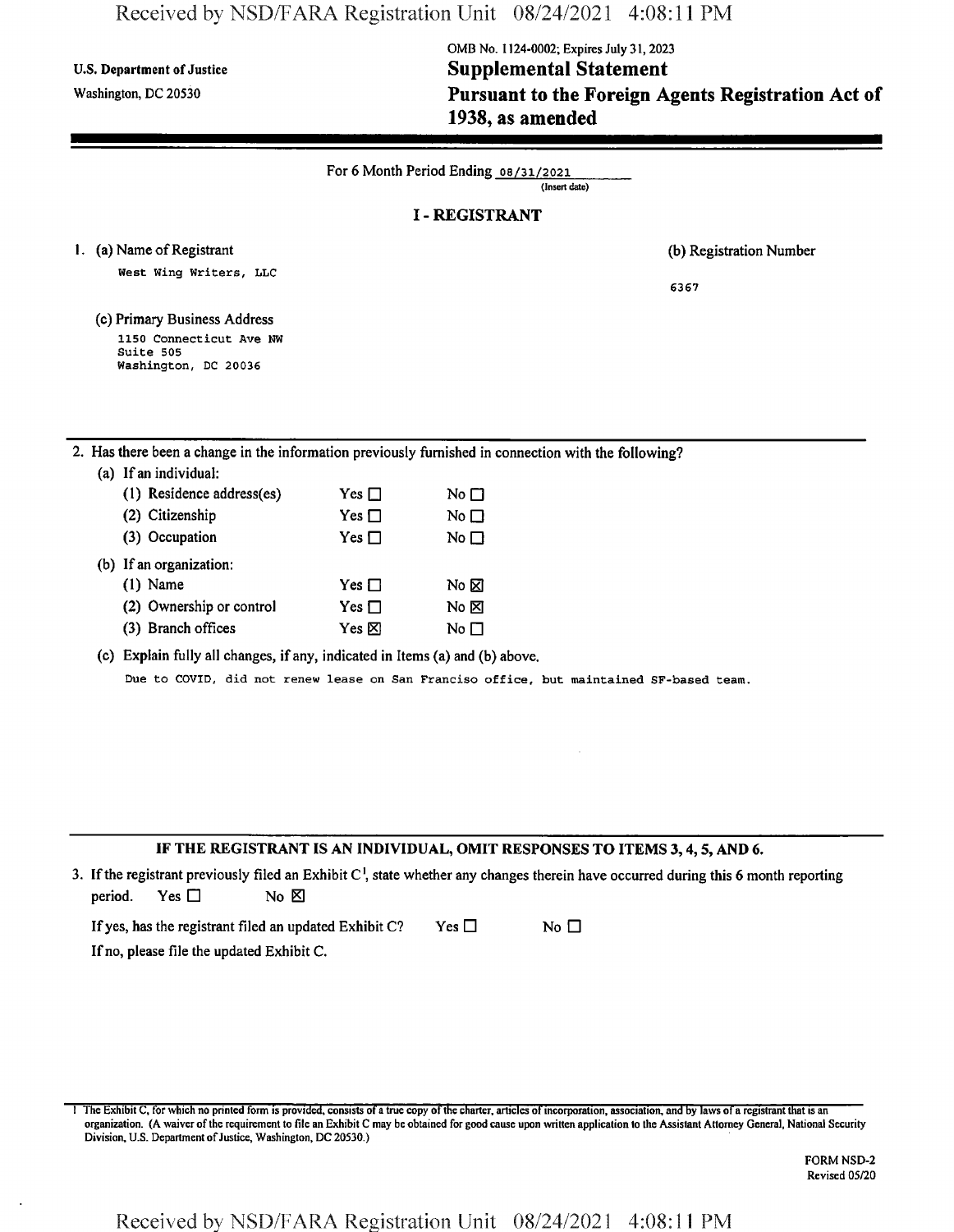|                                                    |                                                                                                                                                                                                                                                                                  |                            |                | (PAGE 2)        |
|----------------------------------------------------|----------------------------------------------------------------------------------------------------------------------------------------------------------------------------------------------------------------------------------------------------------------------------------|----------------------------|----------------|-----------------|
|                                                    | 4. (a) Have any persons become partners, officers, directors or similar officials during this 6 month reporting period?                                                                                                                                                          |                            |                |                 |
| Yes $\Box$                                         | No $\boxtimes$                                                                                                                                                                                                                                                                   |                            |                |                 |
| If yes, furnish the following information:         |                                                                                                                                                                                                                                                                                  |                            |                |                 |
| Name                                               | <b>Residence Address</b>                                                                                                                                                                                                                                                         | Citizenship                | Position       | Date Assumed    |
|                                                    |                                                                                                                                                                                                                                                                                  |                            |                |                 |
| Yes $\nabla$                                       | (b) Have any persons ceased acting as partners, officers, directors or similar officials of the registrant during this 6 month reporting period?<br>No $\square$                                                                                                                 |                            |                |                 |
| If yes, furnish the following information:         |                                                                                                                                                                                                                                                                                  |                            |                |                 |
| Name                                               | Position                                                                                                                                                                                                                                                                         |                            |                | Date Ceased     |
| Jamie Serlin                                       |                                                                                                                                                                                                                                                                                  | Senior Director            |                | June 2021       |
| Anna Humphrey                                      |                                                                                                                                                                                                                                                                                  | Senior Director            |                | July 2021       |
|                                                    | 5. (a) Has any person named in Item 4(a) rendered services directly in furtherance of the interests of any foreign principal?                                                                                                                                                    |                            |                |                 |
| $Yes$ $\Box$                                       | $No$ $\boxtimes$                                                                                                                                                                                                                                                                 | N/A                        |                |                 |
|                                                    | If yes, identify each such person and describe the service rendered.                                                                                                                                                                                                             |                            |                |                 |
| Name                                               | Foreign Principal(s) Represented                                                                                                                                                                                                                                                 | Services                   |                |                 |
|                                                    |                                                                                                                                                                                                                                                                                  |                            |                |                 |
|                                                    | (b) During this 6 month reporting period, has the registrant hired as employees or in any other capacity, any persons who rendered<br>or will render services to the registrant directly in furtherance of the interests of any foreign principal(s) in other than a clerical or |                            |                |                 |
| Name                                               | secretarial, or in a related or similar capacity?<br>Yes $\Box$<br><b>Residence Address</b>                                                                                                                                                                                      | $No \times$<br>Citizenship | Position       | Date Assumed    |
| If yes, furnish the following information:<br>Name | (c) Have any employees or individuals, who have filed a short form registration statement, terminated their employment or<br>connection with the registrant during this 6 month reporting period?<br>Position or Connection                                                      | Yes $\Box$                 | $No~\boxtimes$ | Date Terminated |
|                                                    | (d) Have any employees or individuals, who have filed a short form registration statement, terminated their connection with any foreign<br>Yes $\boxtimes$<br>principal during this 6 month reporting period?                                                                    | No $\Box$                  |                |                 |
| If yes, furnish the following information:         |                                                                                                                                                                                                                                                                                  |                            |                |                 |
| Name                                               | Position or Connection                                                                                                                                                                                                                                                           | Foreign Principal          |                | Date Terminated |

If no, list names of persons who have not previously filed the required statement or are not submitting a short form with this filing. N/A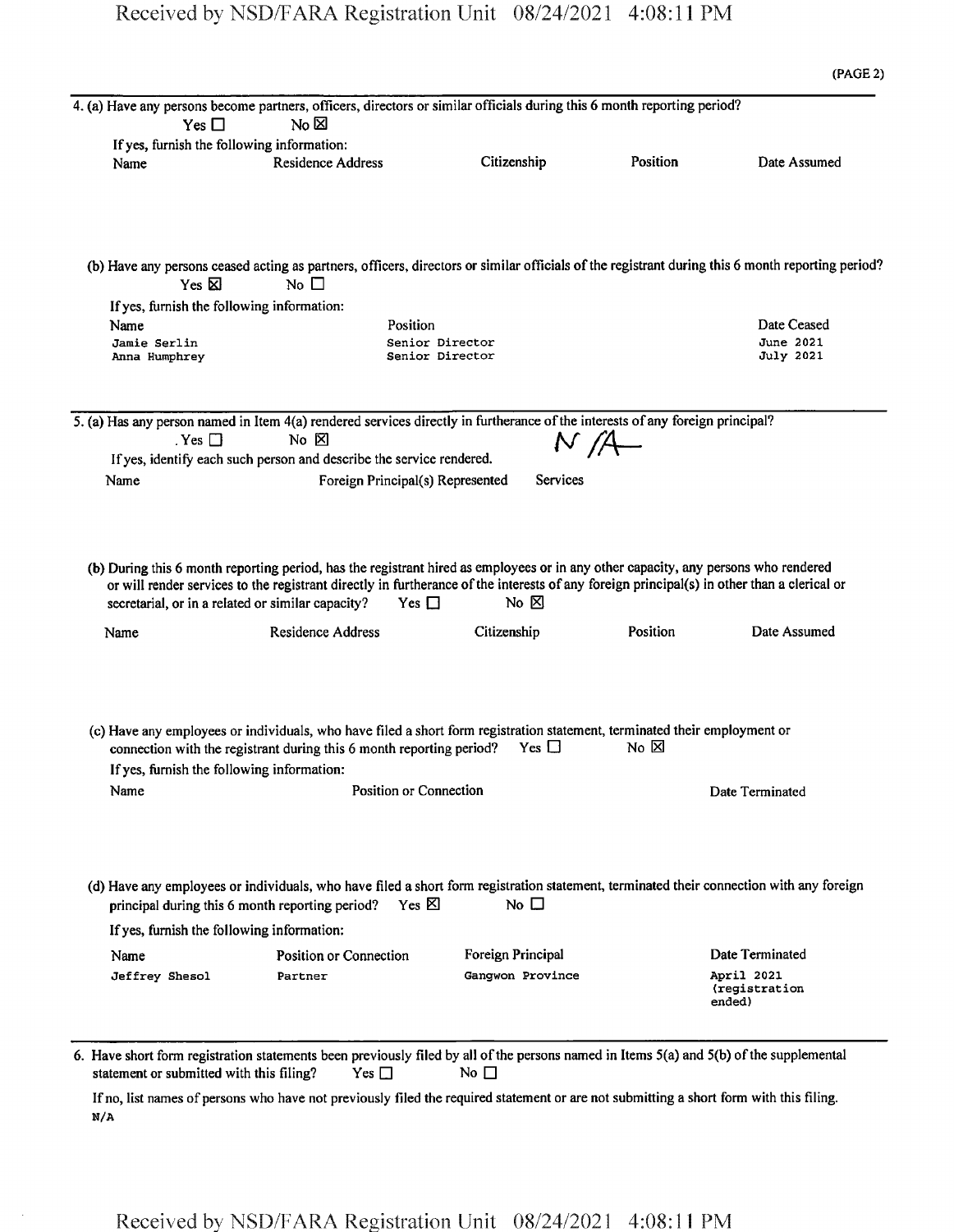**(PAGE 3)**

## **II - FOREIGN PRINCIPAL**

|                 |           | 7. Has the registrant's connection with any foreign principal(s) ended during this 6 month reporting period? |
|-----------------|-----------|--------------------------------------------------------------------------------------------------------------|
| Yes $\boxtimes$ | No $\Box$ |                                                                                                              |

If yes, furnish the following information:

Gangwon Province **April 2021** 

Foreign Principal **Foreign Principal** Date of Termination

8. Has the registrant added any new foreign principal(s)<sup>2</sup> during this 6 month reporting period? Yes  $\square$  No  $\square$ 

Ifyes, furnish the following information:

Foreign Principal Date Added

9. In addition to those named in Items 7 and 8, if any, list the foreign principal(s) whom the registrant continued to represent during the 6 month reporting period.

Royal Hashemite Court (but no work performed during the reporting period)

|                                                                                        | 10. (a) Has the registrant filed Exhibits A and B for the newly added foreign principal(s), if any, listed in Item 8? |            |           |                   |  |                                                                                                                           |  |  |
|----------------------------------------------------------------------------------------|-----------------------------------------------------------------------------------------------------------------------|------------|-----------|-------------------|--|---------------------------------------------------------------------------------------------------------------------------|--|--|
|                                                                                        | Exhibit $A^3$                                                                                                         | Yes $\Box$ | No $\Box$ | $N/A$ $\boxtimes$ |  |                                                                                                                           |  |  |
|                                                                                        | Exhibit $B4$                                                                                                          | Yes $\Box$ | No $\Box$ | $N/A$ $\Sigma$    |  |                                                                                                                           |  |  |
|                                                                                        | If no, please file the required exhibit.                                                                              |            |           |                   |  |                                                                                                                           |  |  |
|                                                                                        |                                                                                                                       |            |           |                   |  | (b) Have there been any changes in the Exhibits A and B previously filed for any foreign principal(s) whom the registrant |  |  |
|                                                                                        | represented during this 6 month period?<br>No X<br>$Yes \sqcap$                                                       |            |           |                   |  |                                                                                                                           |  |  |
| If yes, has the registrant filed an amendment to these exhibits?<br>$Yes \Box$<br>No E |                                                                                                                       |            |           |                   |  |                                                                                                                           |  |  |
|                                                                                        | If no, please file the required amendment.                                                                            |            |           |                   |  |                                                                                                                           |  |  |

2 The term "foreign principal" includes, in addition to those defined in Section 1(b) ofthe Act, an individual organization any ofwhose activities are directly or indirectly supervised, directed, controlled, financed, orsubsidized in whole or in major part by a foreign government, foreign political party, foreign organization or foreign individual. (See Rule 100(a) (9)). A registrant who represents more than one foreign principal is required to list in the statements he files under the Act only those principals for whom he is not entitled to claim exemption under Section 3 of the Act. (See Rule 208.)

3 The Exhibit A, which is filed on Form NSD-3, sets forth the information required to be disclosed concerning each foreign principal.

4 The Exhibit B, which is filed on Form NSD-4, sets forth the information concerning the agreement or understanding between the registrant and the foreign principal.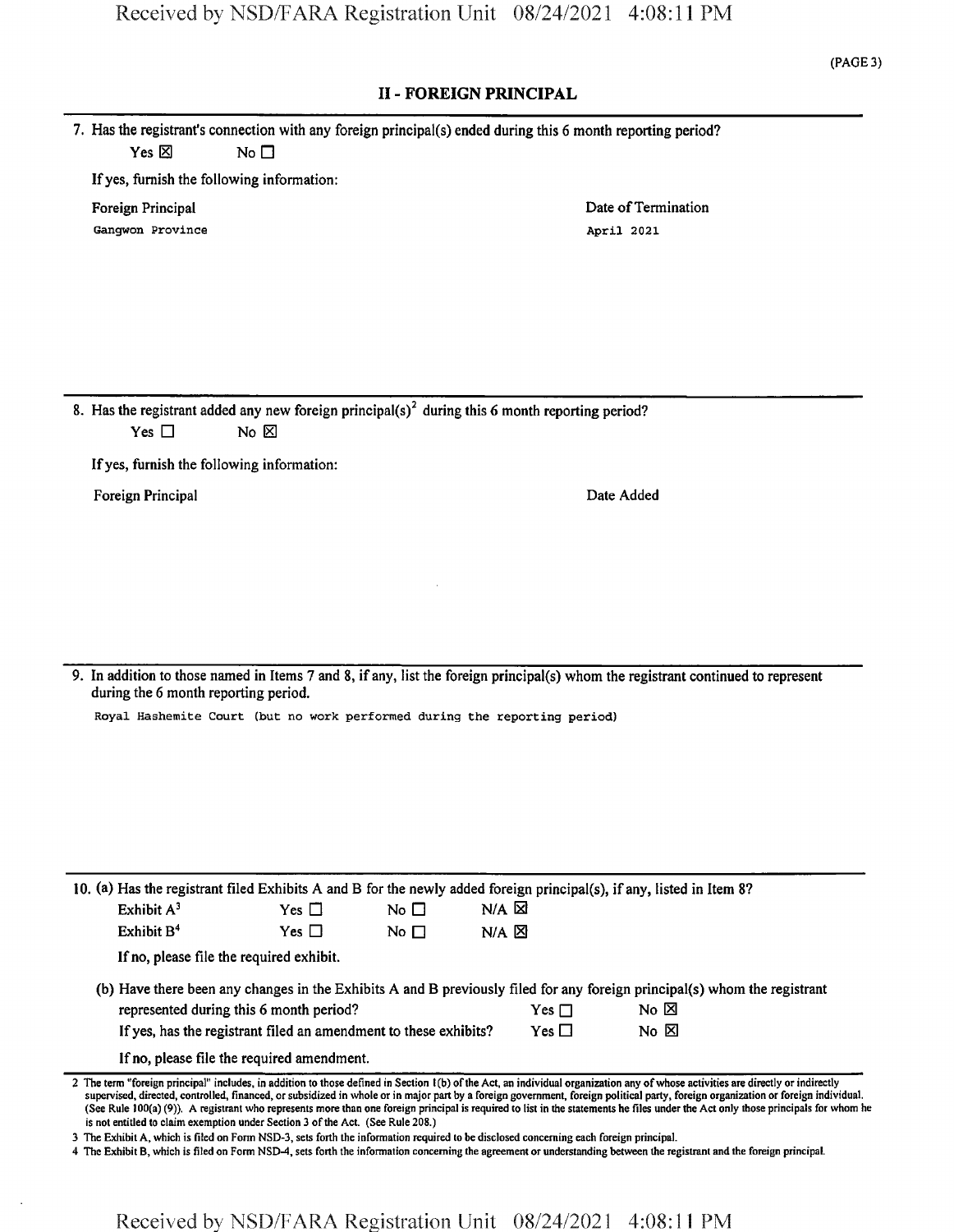|                                                                                                                                                                                                                                                                                                                                                                                                                                                                                                                                                                                                                                                                                                                                                                                            |                                                                                                                                                                                                                       |                                                                                                  |                            | <b>III - ACTIVITIES</b>    |                                               |  |  |  |
|--------------------------------------------------------------------------------------------------------------------------------------------------------------------------------------------------------------------------------------------------------------------------------------------------------------------------------------------------------------------------------------------------------------------------------------------------------------------------------------------------------------------------------------------------------------------------------------------------------------------------------------------------------------------------------------------------------------------------------------------------------------------------------------------|-----------------------------------------------------------------------------------------------------------------------------------------------------------------------------------------------------------------------|--------------------------------------------------------------------------------------------------|----------------------------|----------------------------|-----------------------------------------------|--|--|--|
|                                                                                                                                                                                                                                                                                                                                                                                                                                                                                                                                                                                                                                                                                                                                                                                            | 11. During this 6 month reporting period, has the registrant engaged in any activities for or rendered any services to any foreign<br>principal named in Items 7, 8, or 9 of this statement?<br>Yes 区<br>No $\square$ |                                                                                                  |                            |                            |                                               |  |  |  |
|                                                                                                                                                                                                                                                                                                                                                                                                                                                                                                                                                                                                                                                                                                                                                                                            |                                                                                                                                                                                                                       | If yes, identify each foreign principal and describe in full detail all activities and services: |                            |                            |                                               |  |  |  |
|                                                                                                                                                                                                                                                                                                                                                                                                                                                                                                                                                                                                                                                                                                                                                                                            | Foreign Principal<br>Gangwon Province                                                                                                                                                                                 |                                                                                                  | <b>Activities/Services</b> |                            | Assisted in drafting an oped, which never ran |  |  |  |
|                                                                                                                                                                                                                                                                                                                                                                                                                                                                                                                                                                                                                                                                                                                                                                                            |                                                                                                                                                                                                                       |                                                                                                  |                            |                            |                                               |  |  |  |
|                                                                                                                                                                                                                                                                                                                                                                                                                                                                                                                                                                                                                                                                                                                                                                                            | 12. During this 6 month reporting period, has the registrant, on behalf of any foreign principal, engaged in political activity <sup>5</sup><br>as defined below?                                                     | Yes $\Box$                                                                                       | No $\boxtimes$             |                            |                                               |  |  |  |
| If yes, identify each foreign principal and describe in full detail all such political activity, indicating, among other things,<br>the relations, interests and policies sought to be influenced and the means employed to achieve this purpose. If the registrant<br>arranged, sponsored or delivered speeches, lectures, social media, internet postings, or media broadcasts, give details as to dates,<br>places of delivery, names of speakers and subject matter. The response must include, but not be limited to, activities involving<br>lobbying, promotion, perception management, public relations, economic development, and preparation and dissemination of<br>informational materials.<br>Set forth below a general description of the registrant's political activities. |                                                                                                                                                                                                                       |                                                                                                  |                            |                            |                                               |  |  |  |
|                                                                                                                                                                                                                                                                                                                                                                                                                                                                                                                                                                                                                                                                                                                                                                                            |                                                                                                                                                                                                                       |                                                                                                  |                            |                            |                                               |  |  |  |
|                                                                                                                                                                                                                                                                                                                                                                                                                                                                                                                                                                                                                                                                                                                                                                                            | Set forth below in the required detail the registrant's political activities.                                                                                                                                         |                                                                                                  |                            |                            |                                               |  |  |  |
|                                                                                                                                                                                                                                                                                                                                                                                                                                                                                                                                                                                                                                                                                                                                                                                            | Foreign Principal                                                                                                                                                                                                     | Date                                                                                             | Contact                    | Method                     | Purpose                                       |  |  |  |
|                                                                                                                                                                                                                                                                                                                                                                                                                                                                                                                                                                                                                                                                                                                                                                                            | 13. In addition to the above described activities, if any, has the registrant engaged in activity or rendered any services on its own<br>behalf which benefits the registrant's foreign principal(s)?                 |                                                                                                  |                            | Yes $\square$              | No $\boxtimes$                                |  |  |  |
|                                                                                                                                                                                                                                                                                                                                                                                                                                                                                                                                                                                                                                                                                                                                                                                            | If yes, describe fully.                                                                                                                                                                                               |                                                                                                  |                            |                            |                                               |  |  |  |
|                                                                                                                                                                                                                                                                                                                                                                                                                                                                                                                                                                                                                                                                                                                                                                                            | Foreign Principal                                                                                                                                                                                                     |                                                                                                  |                            | <b>Activities/Services</b> |                                               |  |  |  |
|                                                                                                                                                                                                                                                                                                                                                                                                                                                                                                                                                                                                                                                                                                                                                                                            |                                                                                                                                                                                                                       |                                                                                                  |                            |                            |                                               |  |  |  |

5 "Political activity," as defined in Section l(o) ofthe Act, means any activity that the person engaging in believes will, or that the person intends to, in any way influence any agency or official of the Government of the United States or any section of the public within the United States with reference to formulating, adopting or changing the domestic or foreign policies ofthe United States or with reference to political or public interests, policies, or relations of a government ofa foreign country or a foreign political party.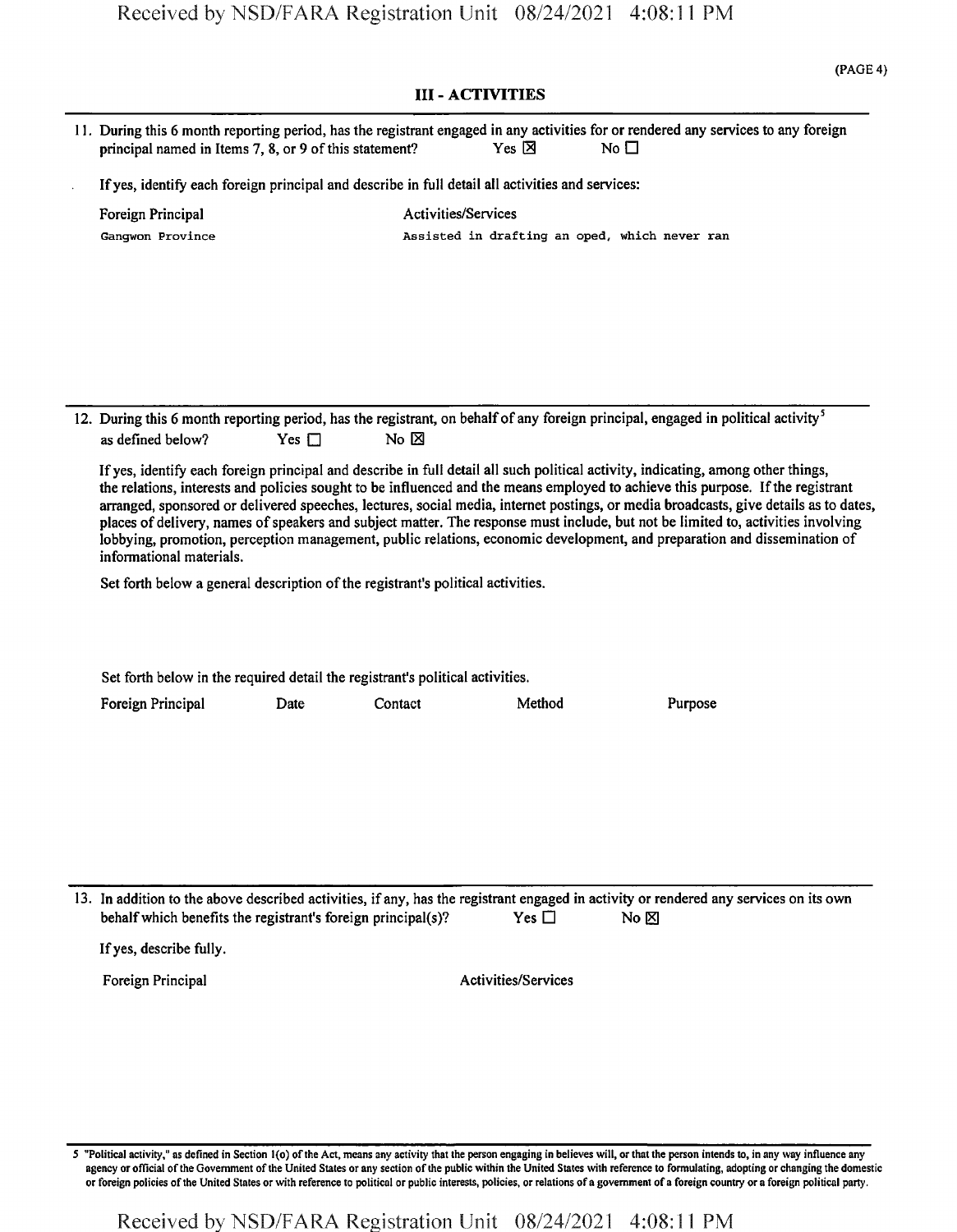## **IV - FINANCIAL INFORMATION**

#### 14. (a) RECEIPTS-MONIES

During this 6 month reporting period, has the registrant received from any foreign principal named in Items 7, 8, or 9 ofthis statement, or from any other source, for or in the interests of any such foreign principal, any contributions, income or money either as compensation or otherwise?  $Yes \boxtimes$  No  $\Box$ 

If no, please explain why no monies were received.

If yes, set forth below in the required detail and separately for each foreign principal an account of such monies.<sup>6</sup>

Foreign Principal Date Received From Whom Purpose Amount Subtotal

Georgester Prince June 2021

Compariation<br>for alforming<br>up oped<br>dreftig  $80,600$ 

*&'(&l G&&* Total

#### (b) RECEIPTS - FUNDRAISING CAMPAIGN

| During this 6 month reporting period, has the registrant received, as part of a fundraising campaign <sup>7</sup> , any money on behalf |            |            |           |
|-----------------------------------------------------------------------------------------------------------------------------------------|------------|------------|-----------|
| of any foreign principal named in Items 7, 8, or 9 of this statement?                                                                   |            | Yes $\Box$ | No ⊠      |
| If yes, has the registrant previously filed an Exhibit $D^8$ to its registration?                                                       |            | Yes $\Box$ | No $\Box$ |
| If yes, indicate the date the Exhibit D was filed.                                                                                      | Date $N/A$ |            |           |

If no, please file the required Exhibit D.

#### (c) RECEIPTS-THINGS OF VALUE

During this 6 month reporting period, has the registraint received any thing of value<sup>9</sup> other than money from any foreign principal named in Items 7, 8, or 9 of this statement, or from any other source, for or in the interests of any such foreign principal? Yes  $\square$  No  $\boxtimes$ 

If yes, furnish the following information:

#### Foreign Principal 2012 Date Received From Whom Purpose Thing of Value

<sup>6, 7</sup> A registrant is required to file an Exhibit D if he/she collects or receives contributions, loans, moneys, or other things of value for a foreign principal, as part of a fundraising campaign. (See Rule 201(e)).

<sup>8</sup> An Exhibit D, for which no printed form is provided, sets forth an account of money collected or received as a result of a fundraising campaign and transmitted for a foreign principal.

Things of value include but are not limited to gifts, interest free loans, expense free travel, favored stock purchases, exclusive rights, favored treatment over competitors, "kickbacks," and the like.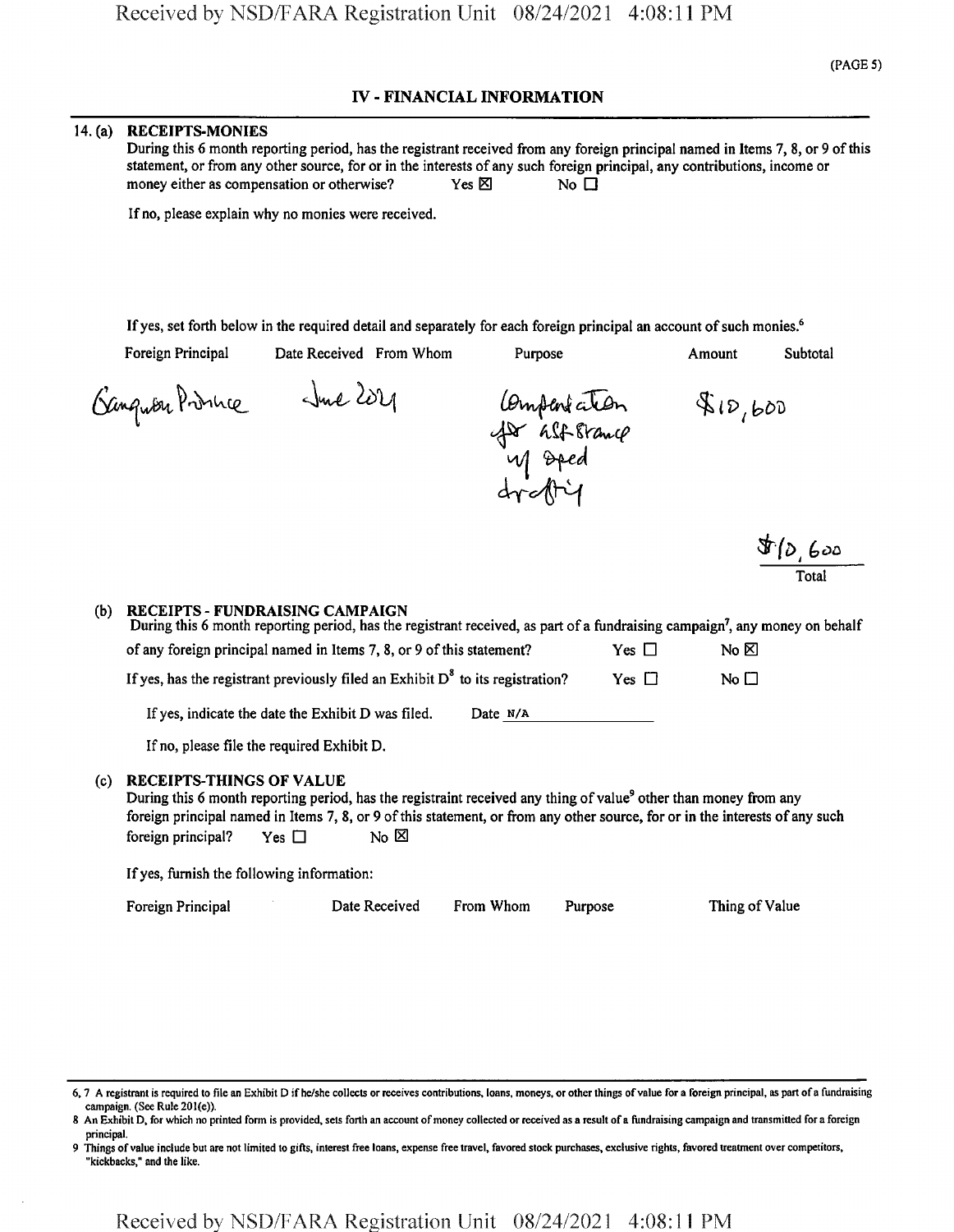### 15. (a) DISBURSEMENTS-MONIES

During this 6 month reporting period, has the registrant disbursed or expended monies in connection with activity on behalf of any foreign principal named in Items 7, 8, or 9 of this statement or transmitted monies to any such foreign  $P$  principal? Yes  $\Box$  No  $\boxtimes$ 

If no, explain why no disbursements were made.

*t* **If no, explain why no disbursements were made.<br>
<b>We hever dislousements** were made.<br> **We hever dislouse were made.**<br> **We hever dislouse were model** on behalf of foreign principals.

If yes, set forth below in the required detail and separately for each foreign principal an account of such monies, including monies transmitted, if any, to each foreign principal.

Foreign Principal Date Recipient Purpose Amount Subtotal

Total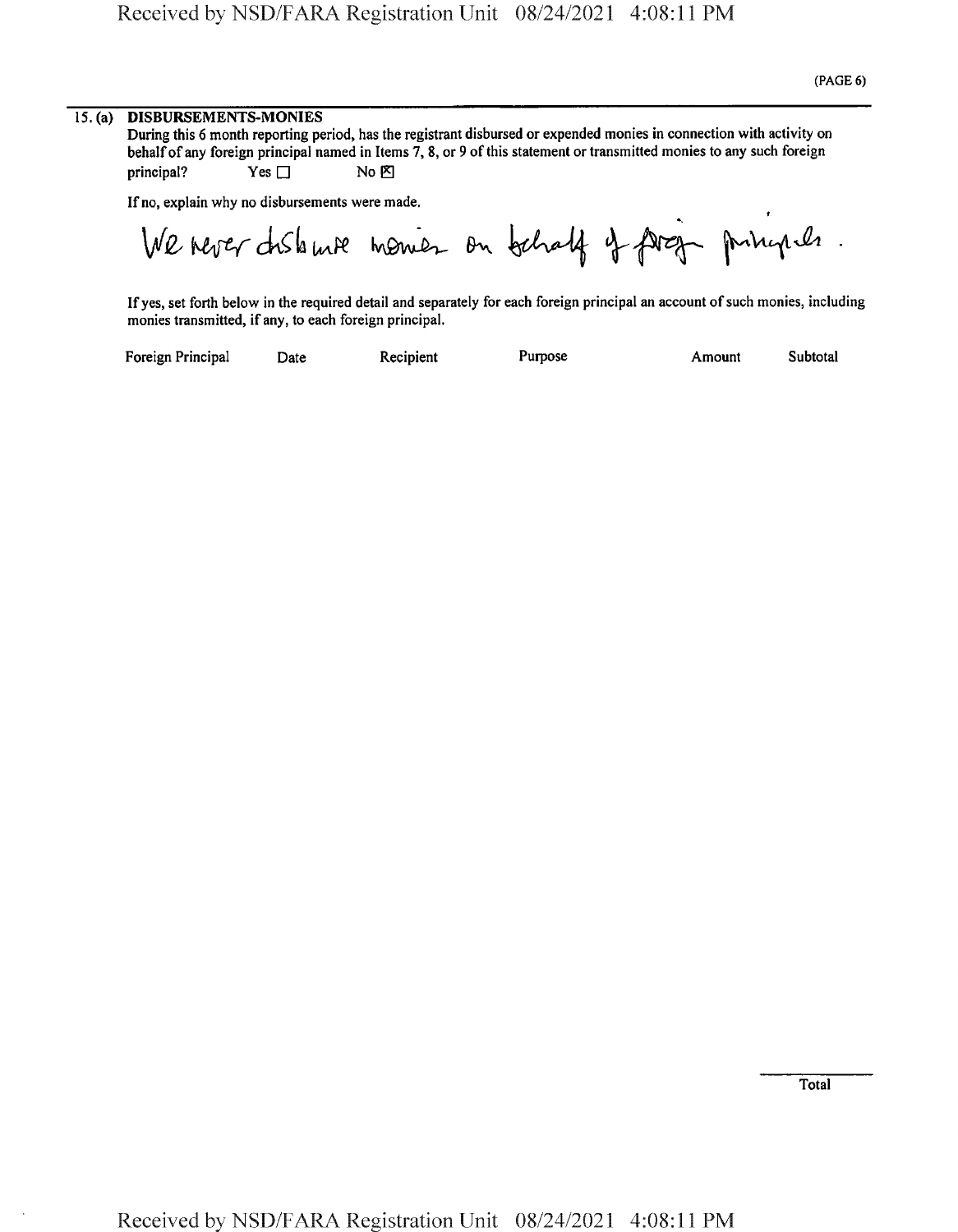## (b) DISBURSEMENTS-THINGS OF VALUE

(PAGE 7)

Thing of Value

During this 6 month reporting period, has the registrant disposed of anything of value<sup>10</sup> other than money in furtherance of or in connection with activities on behalf of any foreign principal named in Items 7, 8, or 9 of this statement?  $Yes \Box$  No  $\boxtimes$ 

If yes, furnish the following information:

| Foreign Principal | Date | Recipient | Purpose |  |
|-------------------|------|-----------|---------|--|
|-------------------|------|-----------|---------|--|

## (c) DISBURSEMENTS-POLITICAL CONTRIBUTIONS

During this 6 month reporting period, has the registrant (or any short form registrant) from its own funds and on its own behalf either directly or through any other person, made any contributions of money or other things of value<sup>11</sup> in connection with an election to any political office, or in connection with any primary election, convention, or caucus held to select candidates for political office?

 $Yes \boxtimes$  No  $\square$ 

If yes, furnish the following information:

| Date<br>Spring<br>2021 | Donor<br>Jeffrey Shesol | Political Organization/Candidate Method<br>Josh Gottheimer | Amount/Thing of Value<br>\$1,000 |
|------------------------|-------------------------|------------------------------------------------------------|----------------------------------|
| June 2021              | Vinca LaFleur           | Wes Moore<br>Tom Malinowski                                | \$500<br>\$2,900                 |

<sup>10,11</sup> Things ofvalue include but are not limited to gifts, interest free loans, expense free travel, favored stock purchases, exclusive rights, favored treatment over competitors, "kickbacks," and the like.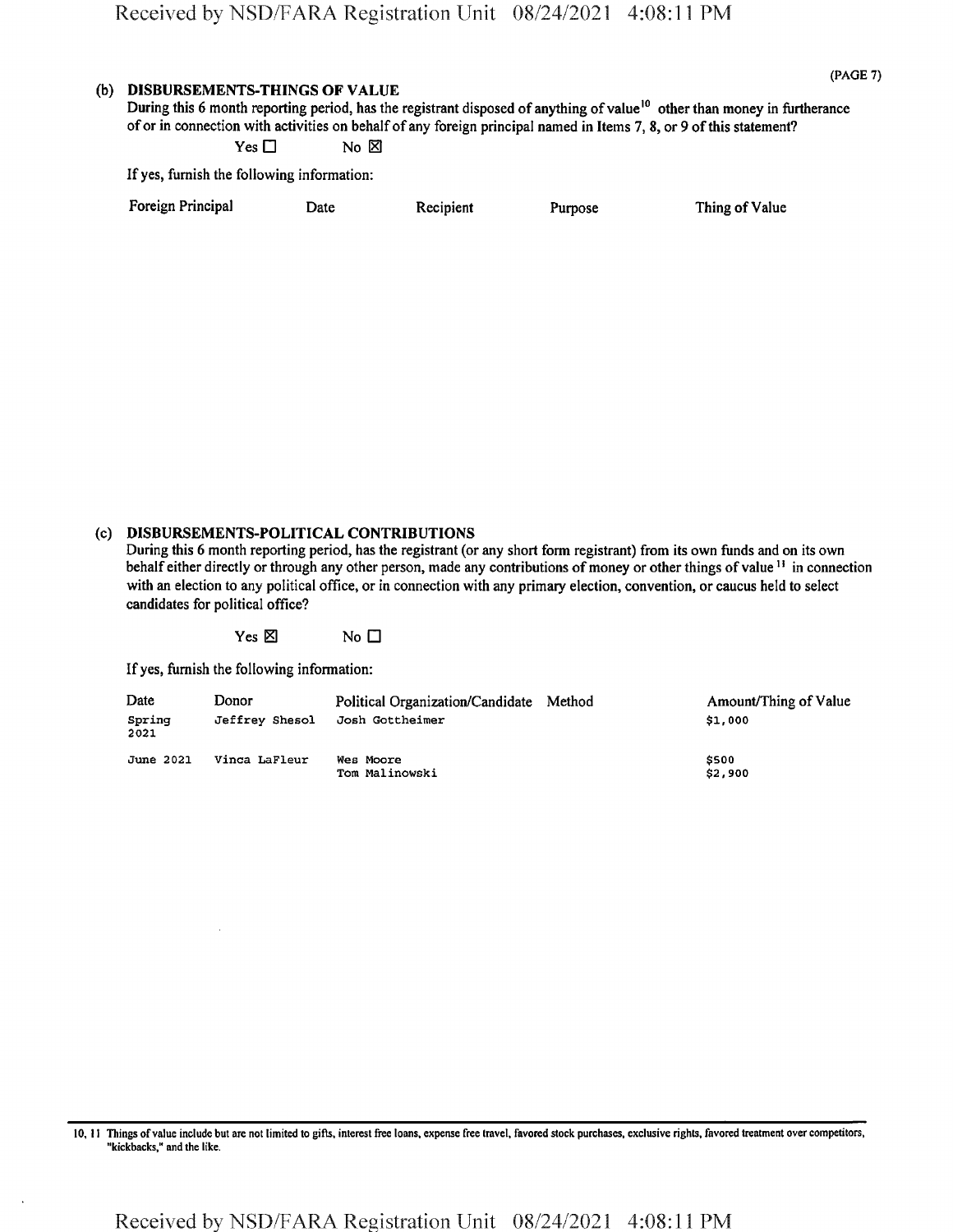## **V - INFORMATIONAL MATERIALS**

**(PAGE 8)**

| 16. $(a)$<br>informational materials? <sup>12</sup>                            | Yes $\Box$ |                   | During this 6 month reporting period, has the registrant prepared, disseminated or caused to be disseminated any<br>$No & \boxtimes$ |                                                                                                                                                                                                                                                                                                                                                                         |
|--------------------------------------------------------------------------------|------------|-------------------|--------------------------------------------------------------------------------------------------------------------------------------|-------------------------------------------------------------------------------------------------------------------------------------------------------------------------------------------------------------------------------------------------------------------------------------------------------------------------------------------------------------------------|
| (b)                                                                            |            |                   | If yes, identify each such foreign principal for which informational materials were disseminated and respond to the                  |                                                                                                                                                                                                                                                                                                                                                                         |
| remaining items in this section.                                               |            |                   | Assisted Gangwon Province with the drafting of an oped, but it never ran.                                                            |                                                                                                                                                                                                                                                                                                                                                                         |
|                                                                                |            |                   |                                                                                                                                      |                                                                                                                                                                                                                                                                                                                                                                         |
|                                                                                |            |                   |                                                                                                                                      |                                                                                                                                                                                                                                                                                                                                                                         |
|                                                                                |            |                   |                                                                                                                                      |                                                                                                                                                                                                                                                                                                                                                                         |
|                                                                                |            |                   |                                                                                                                                      |                                                                                                                                                                                                                                                                                                                                                                         |
|                                                                                |            |                   | 17. During this 6 month reporting period, has a budget been established or specified sum of money allocated to finance the           |                                                                                                                                                                                                                                                                                                                                                                         |
| registrant's activities in preparing or disseminating informational materials? |            |                   | Yes $\boxtimes$                                                                                                                      | No $\Box$                                                                                                                                                                                                                                                                                                                                                               |
|                                                                                |            |                   | If yes, identify each such foreign principal, and specify the period of time and the amount.                                         |                                                                                                                                                                                                                                                                                                                                                                         |
| Foreign Principal                                                              |            |                   | Period of Time                                                                                                                       | Amount                                                                                                                                                                                                                                                                                                                                                                  |
| Ganqwon Province                                                               |            |                   | 4 weeks in Spring 2021                                                                                                               | \$10,600                                                                                                                                                                                                                                                                                                                                                                |
|                                                                                |            |                   |                                                                                                                                      |                                                                                                                                                                                                                                                                                                                                                                         |
|                                                                                |            |                   |                                                                                                                                      |                                                                                                                                                                                                                                                                                                                                                                         |
|                                                                                |            |                   |                                                                                                                                      | 18. During this 6 month reporting period, has the registrant's activities in preparing, disseminating or causing the dissemination of                                                                                                                                                                                                                                   |
| informational materials included the use of any of the following:              |            |                   |                                                                                                                                      |                                                                                                                                                                                                                                                                                                                                                                         |
| $\Box$ Magazine or newspaper $\Box$ Advertising campaigns                      |            |                   | $\Box$ Press releases                                                                                                                | $\Box$ Pamphlets or other publications                                                                                                                                                                                                                                                                                                                                  |
| $\Box$ Lectures or speeches $\Box$ Radio or TV broadcasts                      |            |                   | $\Box$ Motion picture films                                                                                                          | $\Box$ Letters or telegrams                                                                                                                                                                                                                                                                                                                                             |
| $\Box$ Email                                                                   |            |                   |                                                                                                                                      |                                                                                                                                                                                                                                                                                                                                                                         |
|                                                                                |            |                   |                                                                                                                                      |                                                                                                                                                                                                                                                                                                                                                                         |
|                                                                                |            |                   |                                                                                                                                      |                                                                                                                                                                                                                                                                                                                                                                         |
|                                                                                |            |                   | $\Box$ Other (specify) $N/A$                                                                                                         |                                                                                                                                                                                                                                                                                                                                                                         |
|                                                                                |            |                   |                                                                                                                                      |                                                                                                                                                                                                                                                                                                                                                                         |
| materials among any of the following groups:                                   |            |                   |                                                                                                                                      | 19. During this 6 month reporting period, has the registrant prepared, disseminated, or caused to be disseminated informational                                                                                                                                                                                                                                         |
| $\Box$ Public officials                                                        |            | $\Box$ Newspapers |                                                                                                                                      | $\Box$ Libraries                                                                                                                                                                                                                                                                                                                                                        |
| $\Box$ Legislators                                                             |            | $\Box$ Editors    |                                                                                                                                      | $\Box$ Educational institutions                                                                                                                                                                                                                                                                                                                                         |
| $\Box$ Government agencies                                                     |            |                   | $\Box$ Civic groups or associations                                                                                                  | $\Box$ Nationality groups                                                                                                                                                                                                                                                                                                                                               |
|                                                                                |            |                   |                                                                                                                                      |                                                                                                                                                                                                                                                                                                                                                                         |
| Other (specify) N/A<br>$\Box$                                                  |            |                   |                                                                                                                                      |                                                                                                                                                                                                                                                                                                                                                                         |
|                                                                                |            |                   |                                                                                                                                      |                                                                                                                                                                                                                                                                                                                                                                         |
| 20. Indicate the language used in the informational materials:                 |            |                   |                                                                                                                                      |                                                                                                                                                                                                                                                                                                                                                                         |
| $\Box$ English                                                                 |            |                   |                                                                                                                                      |                                                                                                                                                                                                                                                                                                                                                                         |
|                                                                                | M/A        |                   |                                                                                                                                      |                                                                                                                                                                                                                                                                                                                                                                         |
|                                                                                |            |                   |                                                                                                                                      | 21. Has the registrant filed with the FARA Unit, U.S. Department of Justice a copy of each item of such informational materials                                                                                                                                                                                                                                         |
|                                                                                |            |                   | prepared, disseminated or caused to be disseminated during this 6 month reporting period?                                            | Yes $\square$<br>No $\Box$                                                                                                                                                                                                                                                                                                                                              |
| If no, please please file the required informational materials.                |            |                   |                                                                                                                                      |                                                                                                                                                                                                                                                                                                                                                                         |
|                                                                                |            |                   | N/A                                                                                                                                  |                                                                                                                                                                                                                                                                                                                                                                         |
|                                                                                |            |                   |                                                                                                                                      | 22. Has the registrant labeled each item of such informational materials with the statement required by Section 4(b) of the Act?                                                                                                                                                                                                                                        |
| Yes $\Box$<br>No $\square$                                                     |            |                   |                                                                                                                                      |                                                                                                                                                                                                                                                                                                                                                                         |
|                                                                                |            | N/f               |                                                                                                                                      |                                                                                                                                                                                                                                                                                                                                                                         |
|                                                                                |            |                   |                                                                                                                                      | 12 The term informational materials includes any oral, visual, graphic, written, or pictorial information or matter of any kind, including that published by means of advertising,                                                                                                                                                                                      |
|                                                                                |            |                   |                                                                                                                                      | books, periodicals, newspapers, lectures, broadcasts, motion pictures, or any means or instrumentality of interstate or foreign commerce or otherwise. Informational materials<br>disseminated by an agent of a foreign principal as part of an activity in itself exempt from registration, or an activity which by itself would not require registration, need not be |
| filed pursuant to Section 4(b) of the Act.                                     |            |                   |                                                                                                                                      |                                                                                                                                                                                                                                                                                                                                                                         |

Received by NSD/FARA Registration Unit 08/24/2021 4:08:11 PM